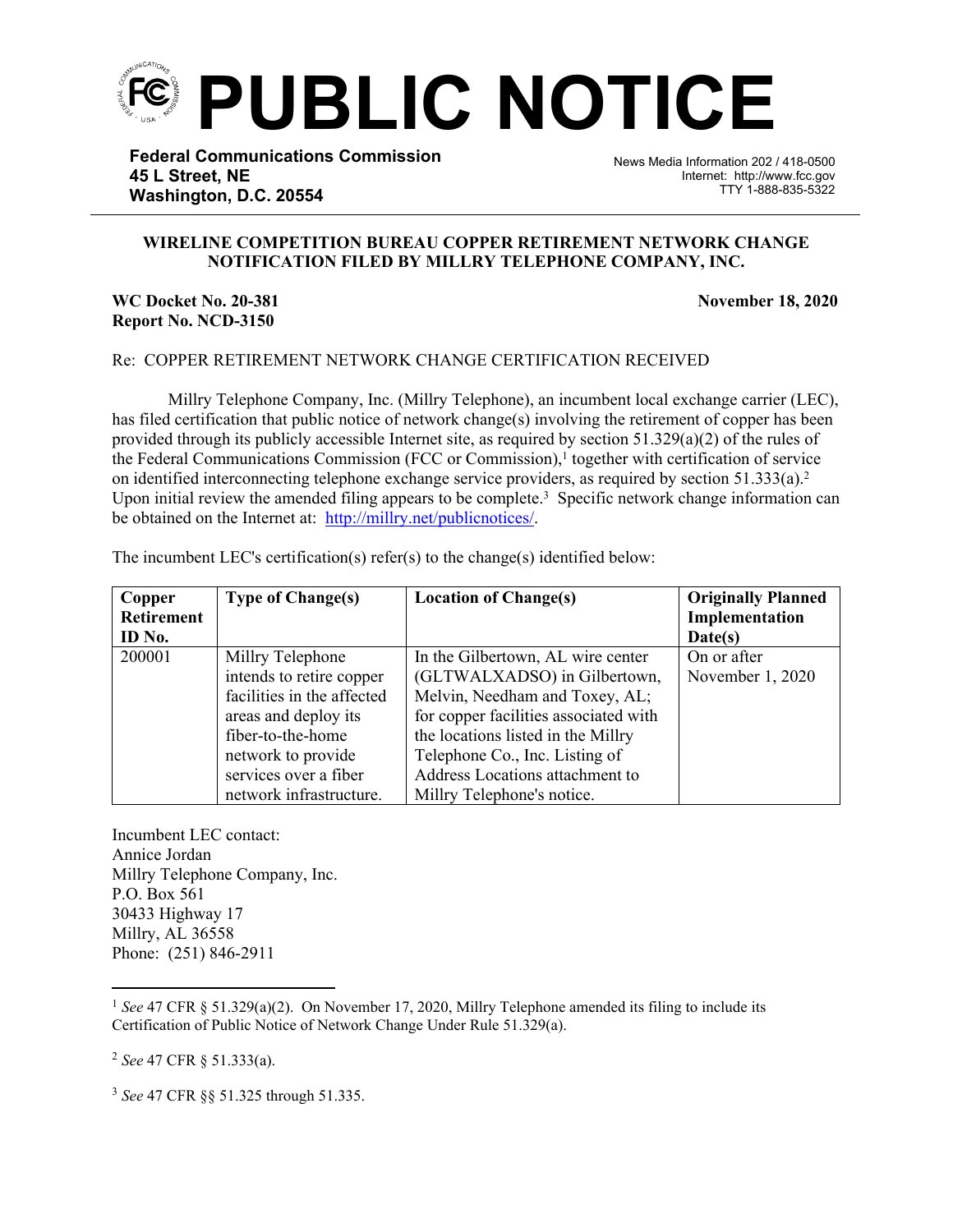An objection to an incumbent LEC's copper retirement notice may be filed by an information service provider or telecommunications service provider that directly interconnects with the incumbent LEC's network. Such objections must be filed with the Commission, and served on the incumbent LEC, no later than the ninth business day following the release of this Public Notice.<sup>4</sup> The effective implementation date(s) of network changes referenced in standard copper retirement notices are subject to the FCC public notice periods described under section  $51.333(b)(2)$ .<sup>5</sup> For purposes of computation of time when filing a petition for reconsideration, application for review, or petition for judicial review of the Commission's decision, the date of "public notice" shall be the later of 90 days after the release date of this Public Notice, or the release date of any further public notice or order announcing final action, as applicable. Should no petitions for reconsideration, applications for review, or petitions for judicial review be timely filed, the proceeding listed in this Public Notice shall be terminated, and the docket will be closed.

Information service providers and telecommunications service providers that directly interconnect with the incumbent LEC's network may file objections, and other interested parties may file comments, regarding this network change notice using the Internet by accessing the ECFS: [http://apps.fcc.gov/ecfs.](http://apps.fcc.gov/ecfs) Filers should follow the instructions provided on the Web site for submitting comments. Generally, only one copy of an electronic submission must be filed. In completing the transmittal screen, filers should include their full name, U.S. Postal Service mailing address, and the applicable docket number. Interested parties also may comment on this network change notice by sending an e-mail to [NetworkChange@fcc.gov.](mailto:NetworkChange@fcc.gov) The subject line of the e-mail must include the correct NCD Report Number or docket number in order for the comments to be considered in conjunction with this proceeding. All information submitted including names and addresses will be publicly available via the web.

Parties who choose to file paper copies must file an original and one copy of each filing. Such filings can be sent by commercial overnight courier, or by first-class or overnight U.S. Postal Service mail.<sup>6</sup> All filings must be addressed to the Commission's Secretary, Office of the Secretary, Federal Communications Commission. Commercial overnight mail and U.S. Postal Service first-class, Express, and Priority mail must be sent to 9050 Junction Drive, Annapolis Junction, MD 20701.

This proceeding is considered a "permit but disclose" proceeding for purposes of the Commission's ex parte rules.<sup>7</sup> Participants in this proceeding should familiarize themselves with the Commission's *ex parte* rules. Persons making *ex parte* presentations must file a copy of any written

<sup>7</sup> 47 CFR § 1.1200 *et seq*.

<sup>4</sup> *See* 47 CFR § 51.333(c).

<sup>&</sup>lt;sup>5</sup> See 47 CFR § 51.333(b)(2). In the absence of filed objections, a notice of copper retirement usually will be deemed final on the 90th day after the release of the Commission's public notice of the filing pursuant to section 51.333(b)(2). However, notice of copper retirement involving facilities that are not being used to provision services to any customers, usually will be deemed final on the 15th day after the release of the Commission's public notice of the filing. *Id*.

<sup>&</sup>lt;sup>6</sup> In response to the COVID-19 pandemic, the FCC has closed its current hand-delivery filing location at FCC Headquarters. We encourage outside parties to take full advantage of the Commission's electronic filing system. Any party that is unable to meet the filing deadline due to the building closure may request a waiver of the comment or reply comment deadline, to the extent permitted by law. *FCC Announces Closure of FCC Headquarters Open Window and Change in Hand-Delivery Filing*, Public Notice, DA 20-304 (rel. Mar. 19, 2020), [https://www.fcc.gov/document/fcc-closes-headquarters-open-window-and-changes-hand-delivery-policy.](https://www.fcc.gov/document/fcc-closes-headquarters-open-window-and-changes-hand-delivery-policy)